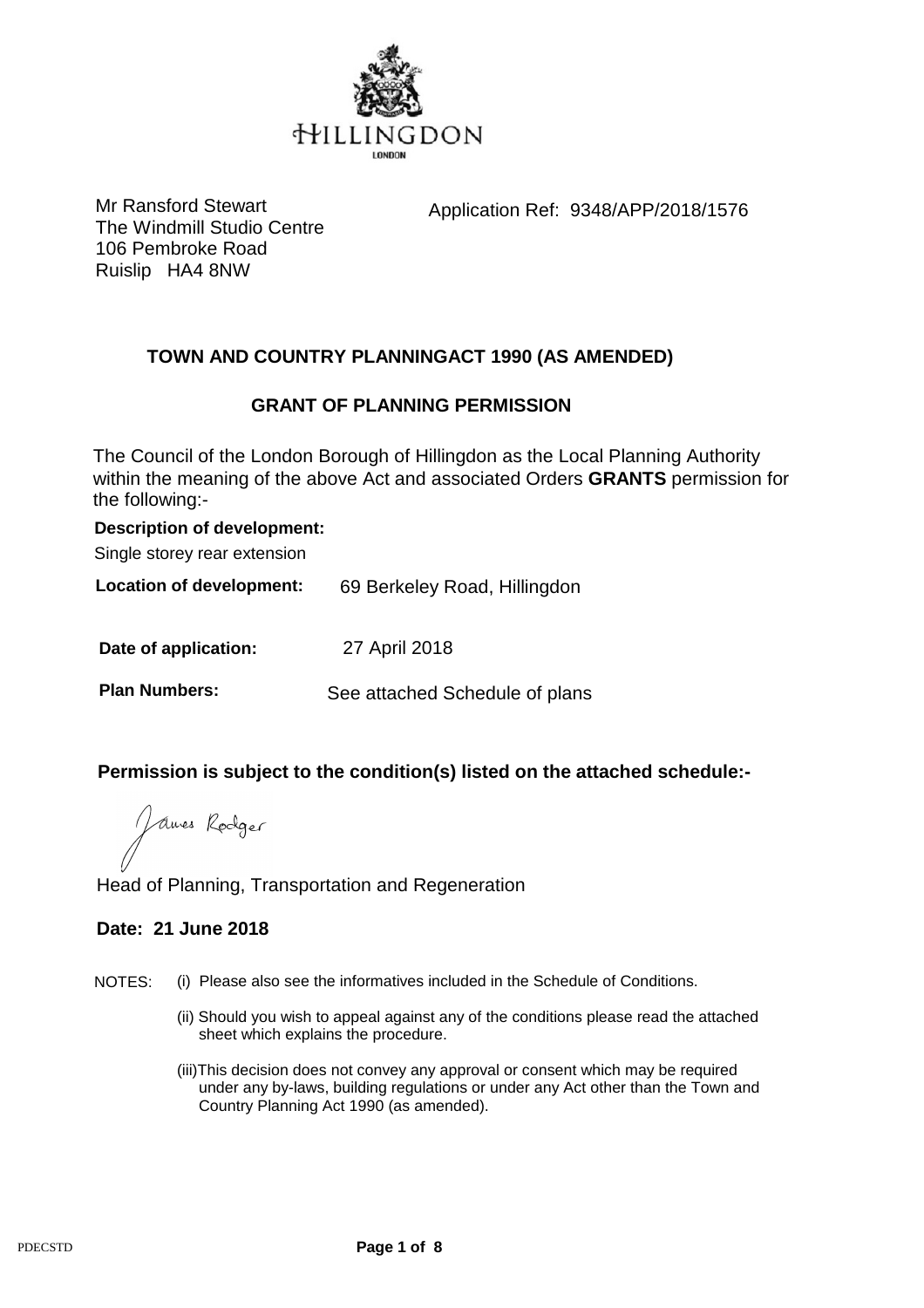## **TOWN AND COUNTRY PLANNINGACT 1990 (AS AMENDED)**

### **GRANT OF PLANNING PERMISSION**

Application Ref: 9348/APP/2018/1576

## **SCHEDULE OF CONDITIONS**

1 The development hereby permitted shall be begun before the expiration of three years from the date of this permission.

#### REASON

To comply with Section 91 of the Town and Country Planning Act 1990.

2 The development hereby permitted shall not be carried out except in complete accordance with the details shown on the submitted plans, numbers A1.2, A1.4 and A1.5.

#### REASON

To ensure the development complies with the provisions of the Hillingdon Local Plan: Part Two Saved UDP Policies (November 2012) and the London Plan (2016).

3 The materials to be used in the construction of the external surfaces of the development hereby permitted shall match those used in the existing building and shall thereafter be retained as such.

#### REASON

To safeguard the visual amenities of the area and to ensure that the proposed development does not have an adverse effect upon the appearance of the existing building in accordance with Policy BE15 of the Hillingdon Local Plan: Part Two Saved UDP Policies (November 2012)

4 · Notwithstanding the provisions of the Town and Country Planning (General Permitted Development) (England) Order 2015 (or any order revoking and reenacting that Order with or without modification), no additional windows, doors or other openings shall be constructed in the walls or roof slopes of the development hereby approved facing 67 or 71 Berkley Road.

#### REASON

To prevent overlooking to adjoining properties in accordance with policy BE24 of the Hillingdon Local Plan: Part Two Saved UDP Policies (November 2012)

5 Access to the flat roof over the extension hereby approved shall be for maintenance or emergency purposes only and the flat roof shall not be used as a roof garden, terrace, balcony, patio or similar amenity area.

#### REASON

To prevent overlooking to adjoining properties in accordance with policy BE24 of the Hillingdon Local Plan: Part Two Saved UDP Policies (November 2012)

#### **INFORMATIVES:**

1. On this decision notice policies from the Councils Local Plan: Part 1 - Strategic Policies appear first, then relevant saved policies (referred to as policies from the Hillingdon Unitary Development Plan - Saved Policies September 2007), then London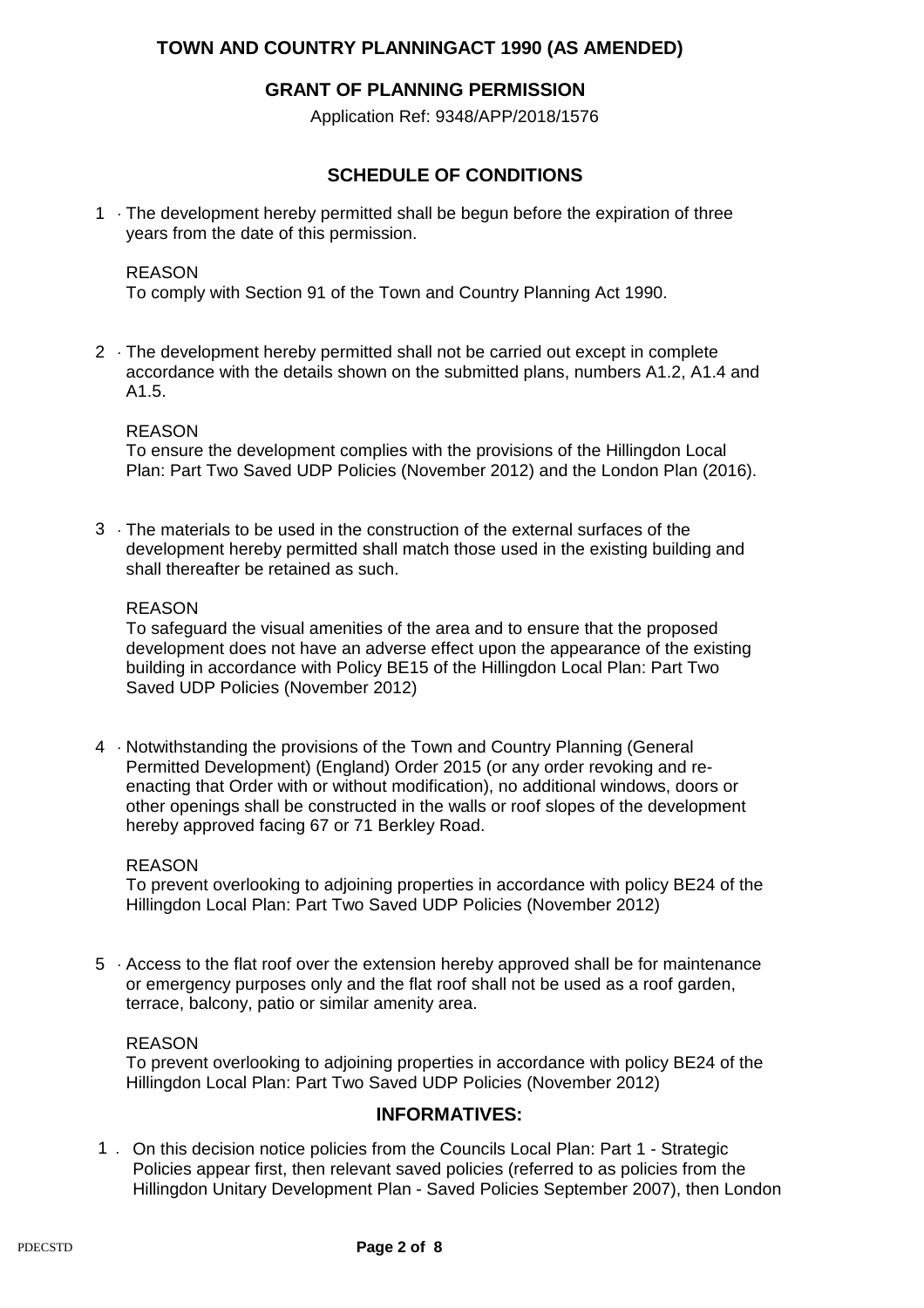Plan Policies (2016). On the 8th November 2012 Hillingdon's Full Council agreed the adoption of the Councils Local Plan: Part 1 - Strategic Policies. Appendix 5 of this explains which saved policies from the old Unitary Development (which was subject to a direction from Secretary of State in September 2007 agreeing that the policies were 'saved') still apply for development control decisions.

2. The Council will recover from the applicant the cost of highway and footway repairs, including damage to grass verges.

Care should be taken during the building works hereby approved to ensure no damage occurs to the verge or footpaths during construction. Vehicles delivering materials to this development shall not override or cause damage to the public footway. Any damage will require to be made good to the satisfaction of the Council and at the applicant's expense.

For further information and advice contact - Highways Maintenance Operations, Central Depot - Block K, Harlington Road Depot, 128 Harlington Road, Hillingdon, Middlesex, UB3 3EU (Tel: 01895 277524).

3. In dealing with the application the Council has implemented the requirement in the National Planning Policy Framework to work with the applicant in a positive and proactive way. We have made available detailed advice in the form of our statutory policies from the 'Saved' UDP 2007, Local Plan Part 1, Supplementary Planning Documents, Planning Briefs and other informal written guidance, as well as offering a full pre-application advice service, in order to ensure that the applicant has been given every opportunity to submit an application which is likely to be considered favourably.

### **Standard Informatives**

- 1 The decision to GRANT planning permission has been taken having regard to all relevant planning legislation, regulations, guidance, circulars and Council policies, including The Human Rights Act (1998) (HRA 1998) which makes it unlawful for the Council to act incompatibly with Convention rights, specifically Article 6 (right to a fair hearing); Article 8 (right to respect for private and family life); Article 1 of the First Protocol (protection of property) and Article 14 (prohibition of discrimination).
- The decision to GRANT planning permission has been taken having regard to the policies and proposals in the Hillingdon Unitary Development Plan Saved Policies (September 2007) as incorporated into the Hillingdon Local Plan (2012) set out below, including Supplementary Planning Guidance, and to all relevant material considerations, including The London Plan - The spatial development strategy for London consolidated with alterations since 2011 (2016) and national guidance: 2

Part 1 Policies:

| (2012) Built Environment                                     |
|--------------------------------------------------------------|
|                                                              |
| Consideration of traffic generated by proposed developments. |
| New development and car parking standards.                   |
|                                                              |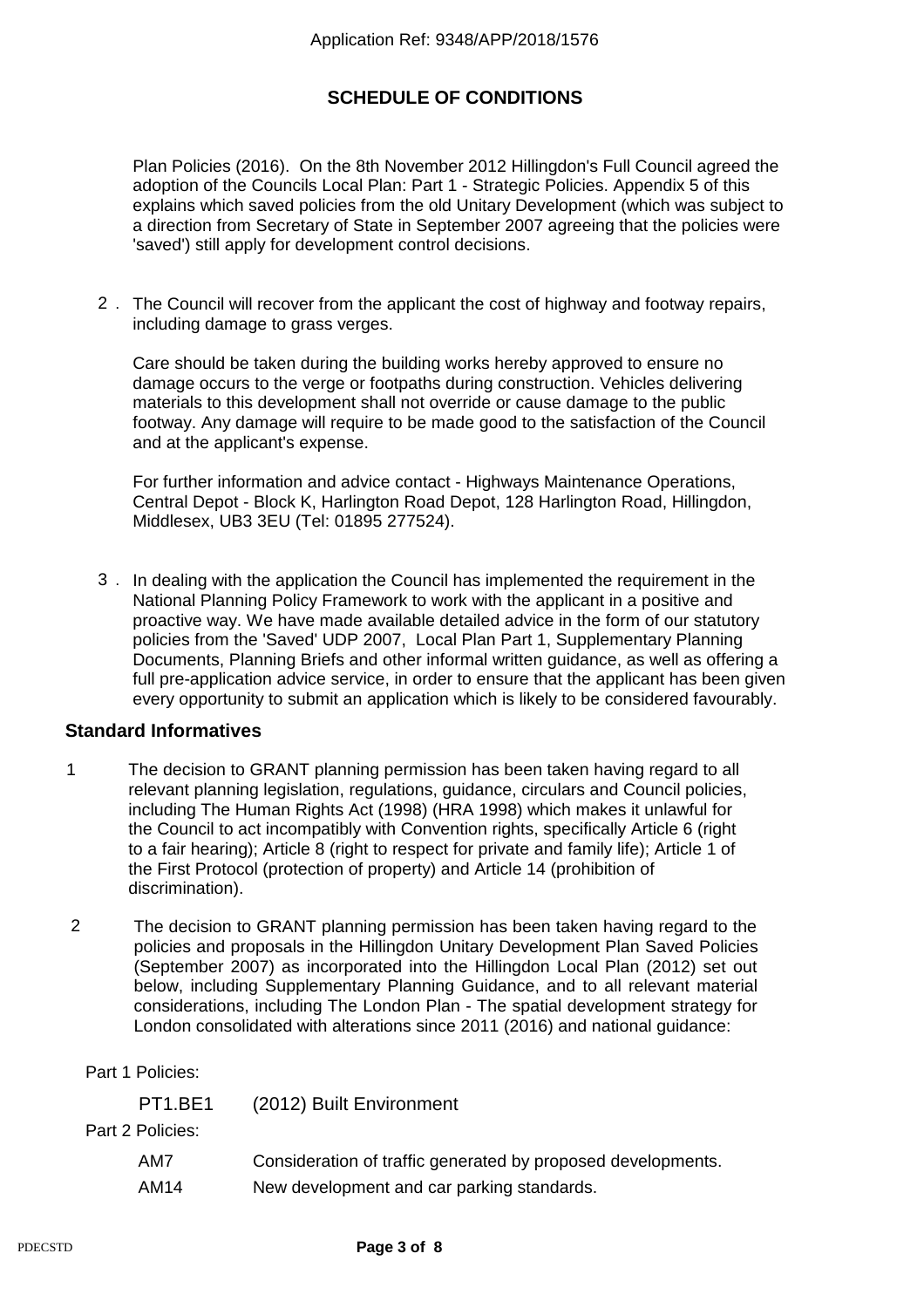- BE13 New development must harmonise with the existing street scene.
- BE15 Alterations and extensions to existing buildings
- BE19 New development must improve or complement the character of the area.
- BE20 Daylight and sunlight considerations.
- BE21 Siting, bulk and proximity of new buildings/extensions.
- BE23 Requires the provision of adequate amenity space.
- BE24 Requires new development to ensure adequate levels of privacy to neighbours.
- HDAS-EXT Residential Extensions, Hillingdon Design & Access Statement, Supplementary Planning Document, adopted December 2008
- LPP 3.5 (2016) Quality and design of housing developments
- 3 You are advised this permission is based on the dimensions provided on the approved drawings as numbered above. The development hereby approved must be constructed precisely in accordance with the approved drawings. Any deviation from these drawings requires the written consent of the Local Planning Authority.
- 4 You are advised that if any part of the development hereby permitted encroaches by either its roof, walls, eaves, gutters, or foundations, then a new planning application will have to be submitted. This planning permission is not valid for a development that results in any form of encroachment.
- 5 Your attention is drawn to the need to comply with the relevant provisions of the Building Regulations, the Building Acts and other related legislation. These cover such works as - the demolition of existing buildings, the erection of a new building or structure, the extension or alteration to a building, change of use of buildings, installation of services, underpinning works, and fire safety/means of escape works. Notice of intention to demolish existing buildings must be given to the Council's Building Control Service at least 6 weeks before work starts. A completed application form together with detailed plans must be submitted for approval before any building work is commenced. For further information and advice, contact - Resident Services, Building Control, 3N/01 Civic Centre, Uxbridge (Telephone 01895 558170).
- 6 You have been granted planning permission to build a residential extension. When undertaking demolition and/or building work, please be considerate to your neighbours and do not undertake work in the early morning or late at night or at any time on Sundays or Bank Holidays. Furthermore, please ensure that all vehicles associated with the construction of the development hereby approved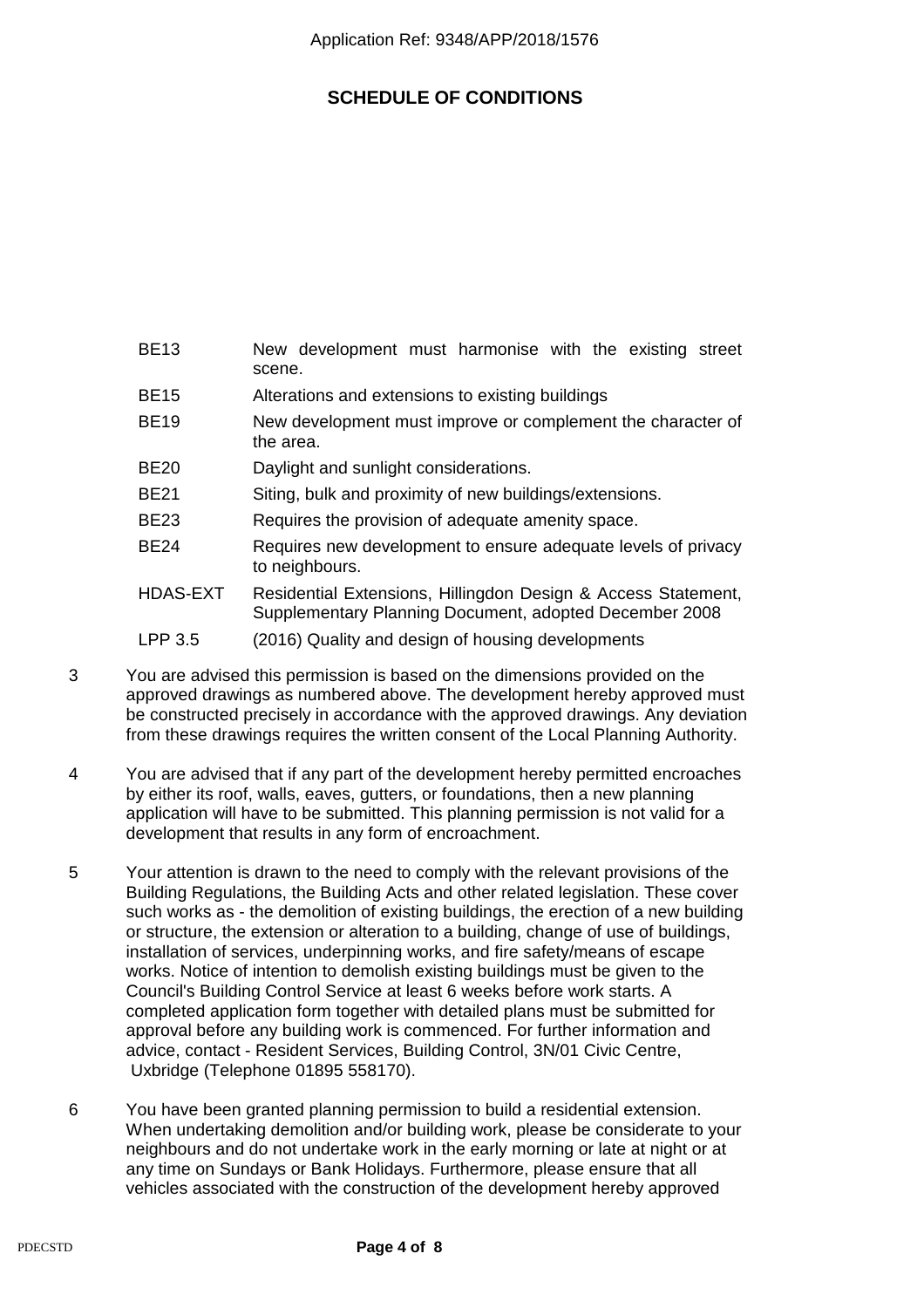are properly washed and cleaned to prevent the passage of mud and dirt onto the adjoining highway. You are advised that the Council does have formal powers to control noise and nuisance under The Control of Pollution Act 1974, the Clean Air Acts and other relevant legislation. For further information and advice, please contact - Environmental Protection Unit, 4W/04, Civic Centre, High Street, Uxbridge, UB8 1UW (Tel. 01895 250190).

7 The Party Wall Act 1996 requires a building owner to notify, and obtain formal agreement from, any adjoining owner, where the building owner proposes to:

- carry out work to an existing party wall;
- build on the boundary with a neighbouring property;
- in some circumstances, carry out groundworks within 6 metres of an adjoining building.

 Notification and agreements under this Act are the responsibility of the building owner and are quite separate from Building Regulations, or Planning Controls. The Building Control Service will assume that an applicant has obtained any necessary agreements with the adjoining owner, and nothing said or implied by the Council should be taken as removing the necessity for the building owner to comply fully with the Party Wall Act. Further information and advice is to be found in "the Party Walls etc. Act 1996 - explanatory booklet" published by the ODPM, available free of charge from the Residents Services Reception, Civic Centre, Uxbridge, UB8 1UW.

- 8 Your attention is drawn to the fact that the planning permission does not override property rights and any ancient rights of light that may exist. This permission does not empower you to enter onto land not in your ownership without the specific consent of the owner. If you require further information or advice, you should consult a solicitor.
- 9 Nuisance from demolition and construction works is subject to control under The Control of Pollution Act 1974, the Clean Air Acts and other related legislation. In particular, you should ensure that the following are complied with: -

 A) Demolition and construction works should only be carried out between the hours of 08.00 hours and 18.00 hours Monday to Friday and between the hours of 08.00 hours and 13.00 hours on Saturday. No works shall be carried out on Sundays, Bank and Public Holidays.

 B) All noise generated during such works should be controlled in compliance with British Standard Code of Practice BS 5228: 1984.

 C) The elimination of the release of dust or odours that could create a public health nuisance.

D) No bonfires that create dark smoke or nuisance to local residents.

 You are advised to consult the Council's Environmental Protection Unit, 3S/02, Civic Centre, High Street, Uxbridge, UB8 1UW (Tel.01895 277401) or to seek prior approval under Section 61 of the Control of Pollution Act if you anticipate any difficulty in carrying out construction other than within the normal working hours set out in (A) above, and by means that would minimise disturbance to adjoining premises.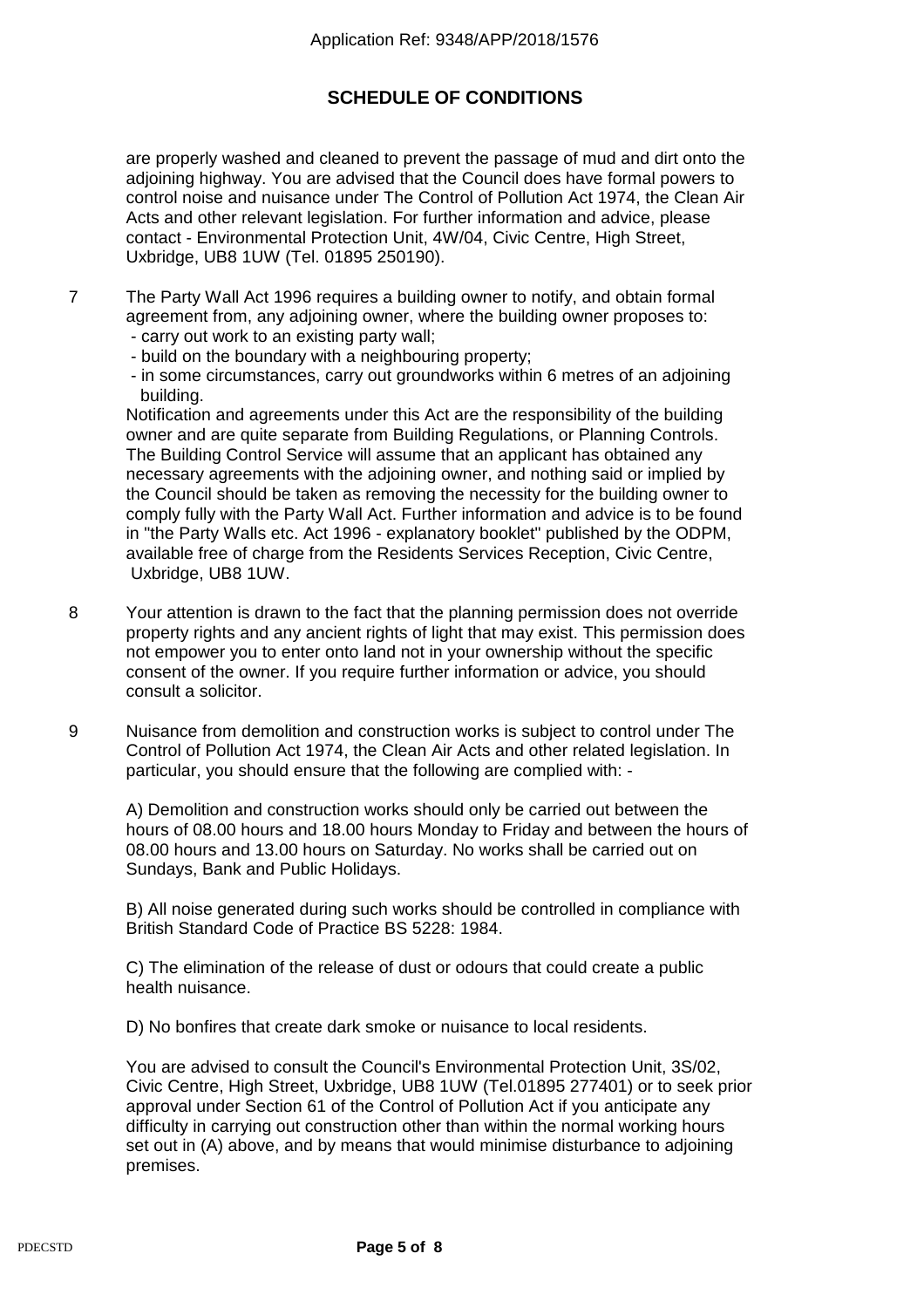- 10 You are advised that care should be taken during the building works hereby approved to avoid spillage of mud, soil or related building materials onto the pavement or public highway. You are further advised that failure to take appropriate steps to avoid spillage or adequately clear it away could result in action being taken under the Highways Act.
- 11 To promote the development of sustainable building design and construction methods, you are encouraged to investigate the use of renewable energy resources which do not produce any extra carbon dioxide (CO2) emissions, including solar, geothermal and fuel cell systems, and use of high quality insulation.
- 12 You are advised that care should be taken during the building works hereby approved to ensure no damage occurs to the verge or footpaths during construction. Vehicles delivering materials to this development shall not override or cause damage to the public footway. Any damage will require to be made good to the satisfaction of the Council and at the applicant's expense. For further information and advice contact - Highways Maintenance Operations, Central Depot - Block K, Harlington Road Depot, 128 Harlington Road, Hillingdon, Middlesex, UB3 3EU (Tel: 01895 277524).

### **END OF SCHEDULE**

### **Address:**

Residents Services London Borough of Hillingdon 3 North Civic Centre, High Street, Uxbridge UB8 1UW Tel: 01895 250230 **www.hillingdon.gov.uk**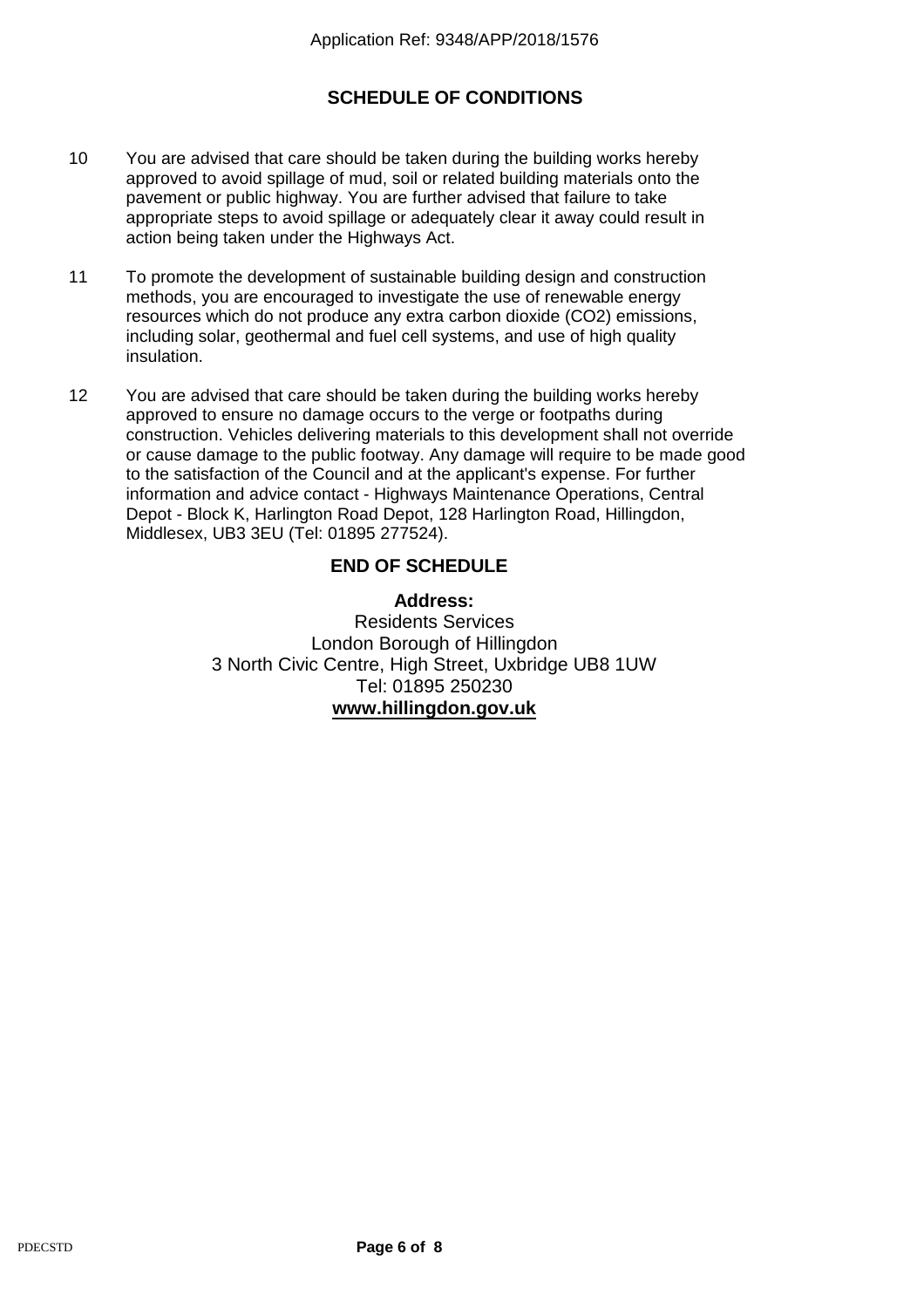## **GRANT OF PLANNING PERMISSION**

Application Ref.No.: 9348/APP/2018/1576

# **SCHEDULE OF PLANS**

Planning, Design and Access Statement (Ref: 0119/067BER/PDAS V1.1) - received 27 Apr 2018

- A1.1 received 27 Apr 2018
- A1.4 received 27 Apr 2018
- A1.5 received 27 Apr 2018
- A1.2 received 27 Apr 2018
- A1.0 received 27 Apr 2018